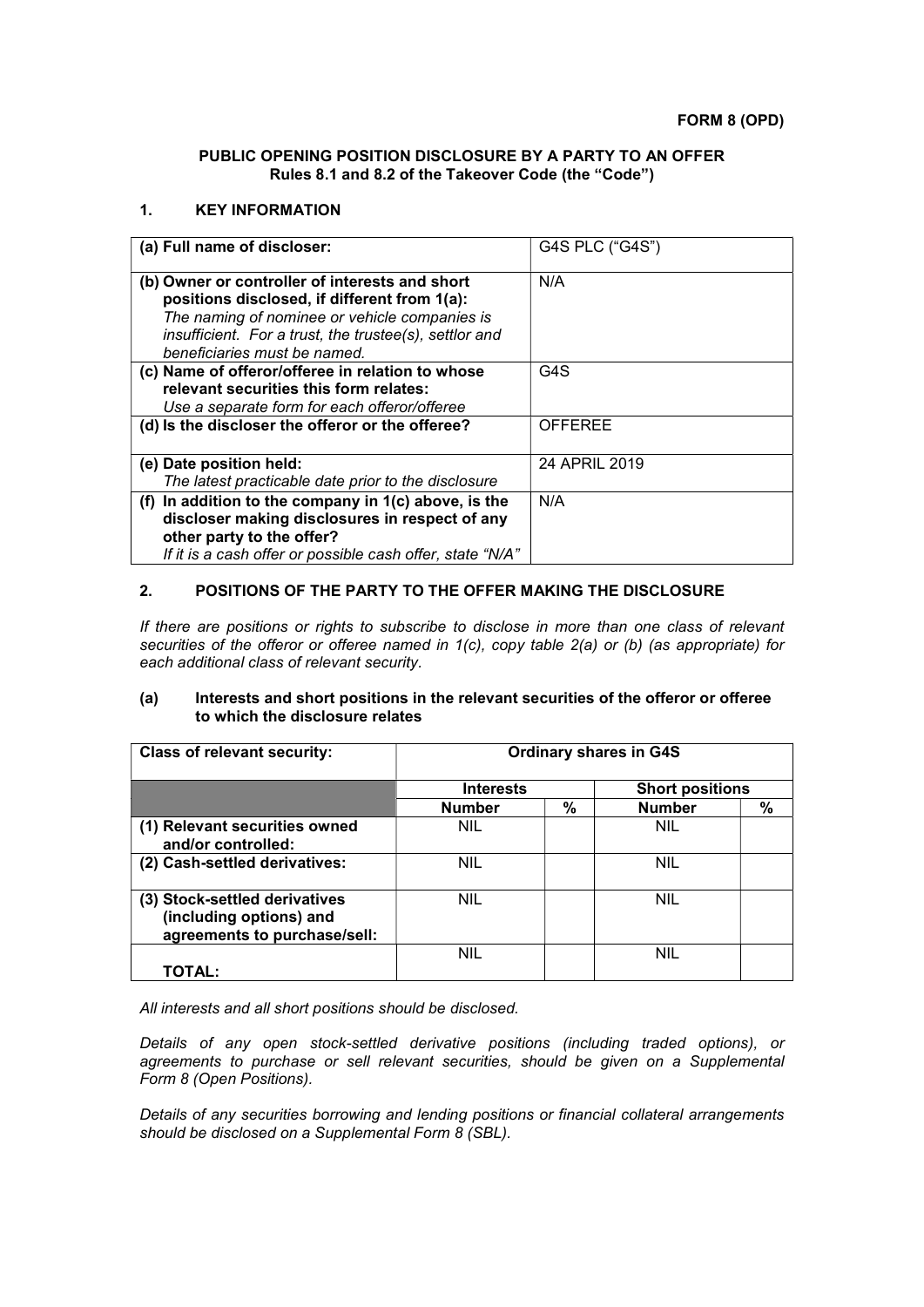## (b) Rights to subscribe for new securities

| Class of relevant security in relation to<br>which subscription right exists: | None |
|-------------------------------------------------------------------------------|------|
| Details, including nature of the rights                                       | N/A  |
| concerned and relevant percentages:                                           |      |

## 3. POSITIONS OF PERSONS ACTING IN CONCERT WITH THE PARTY TO THE OFFER MAKING THE DISCLOSURE

Details of any interests, short positions and rights to subscribe (including directors' and other employee options) of any person acting in concert with the party to the offer making the disclosure:

## (a) Ordinary shares in G4S held by G4S directors

| Name                      | Number of ordinary shares in<br>G4S | Percentage of issued<br>ordinary share capital in G4S<br>(per cent.) $(1)$ |
|---------------------------|-------------------------------------|----------------------------------------------------------------------------|
| Ashley Almanza            | 1,840,117                           | 0.11860                                                                    |
| Tim Weller                | 393,310                             | 0.02535                                                                    |
| John Connolly             | 336,642                             | 0.02170                                                                    |
| John Daly                 | 30,000                              | 0.00193                                                                    |
| <b>Elisabeth Fleuriot</b> | Nil                                 | Nil                                                                        |
| Winnie Kin Wah Fok        | 30,000                              | 0.00193                                                                    |
| Steve Mogford             | 10,000                              | 0.00064                                                                    |
| John Ramsay               | 38,000                              | 0.00245                                                                    |
| Paul Spence               | 30,000                              | 0.00193                                                                    |
| <b>Barbara Thoralfson</b> | Nil                                 | Nil                                                                        |

 $(1)$  Rounded to 5 decimal places.

# (b) Deferred share awards held by G4S executive directors

Deferred shares are awarded to G4S executive directors as part of their annual bonus. Any bonus due above 50% of the individual's maximum bonus entitlement is awarded as deferred shares, which vest after a period of three years unless the individual ceases employment prior to the third anniversary of the award and qualifies as a good leaver. Please see the Director's Remuneration Report on pages 105-127 of G4S' 2018 Integrated Report and Accounts for further detail.

### (i) Deferred share awards held by Ashley Almanza

| <b>Award Date</b> | <b>Vesting Date</b><br>(subject to<br>employment<br>conditions) | <b>Subscription Price</b><br>(£) | Outstanding |
|-------------------|-----------------------------------------------------------------|----------------------------------|-------------|
| March 2017        | 14 March 2020                                                   | 0.00                             | 221.116     |
| March 2018        | 14 March 2021                                                   | 0.00                             | 160.373     |

## (ii) Deferred share awards held by Tim Weller

| <b>Award Date</b> | <b>Vesting Date</b><br>(subject to<br>employment<br>conditions) | <b>Subscription Price</b><br>(E) | Outstanding |
|-------------------|-----------------------------------------------------------------|----------------------------------|-------------|
| March 2018        | 14 March 2021                                                   | 0.00                             | 72.574      |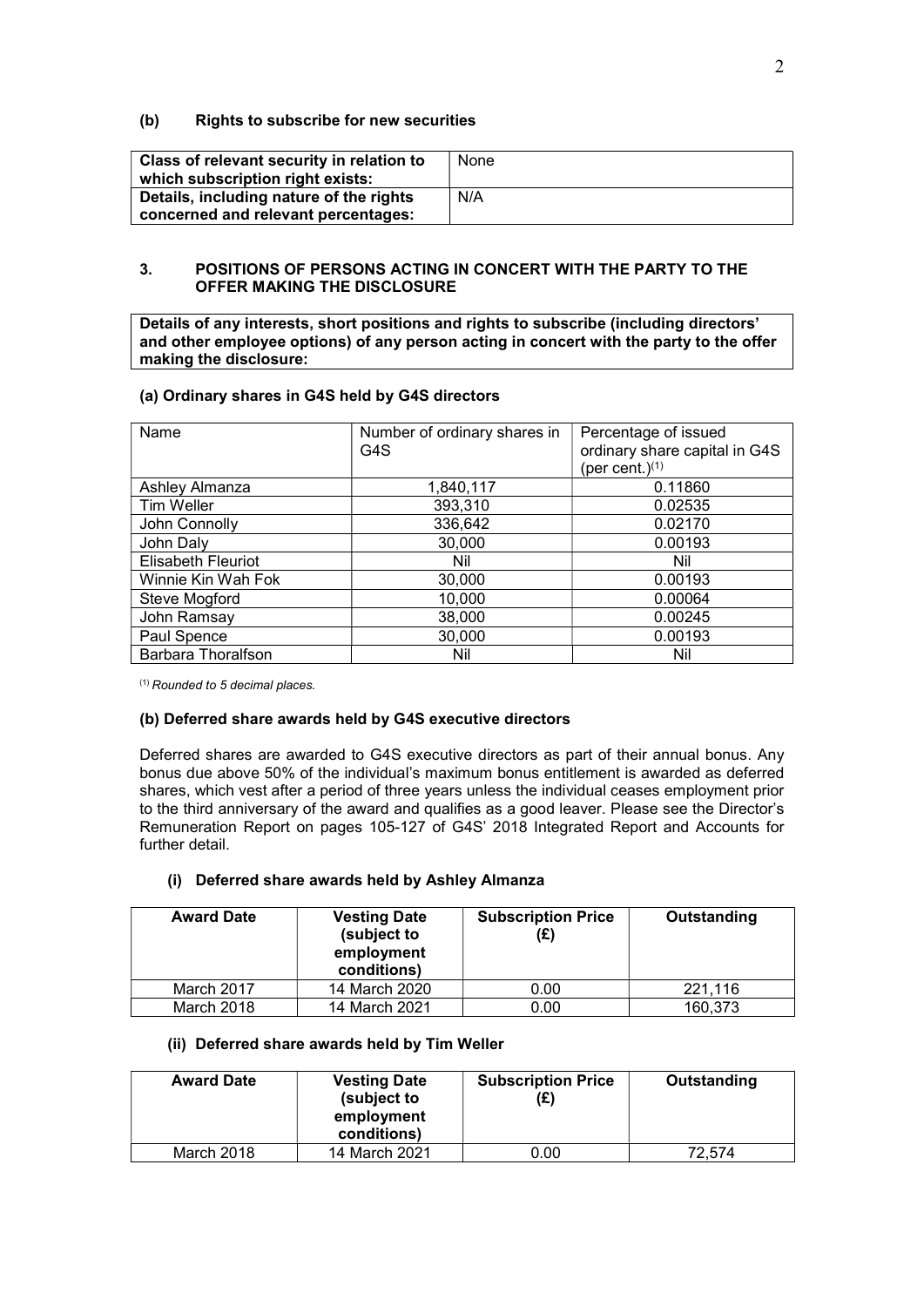## (c) Long Term Incentive Plan ("LTIP") awards held by G4S executive directors

LTIP awards are granted to G4S executive directors on an annual basis and vest over a period of at least three years subject to continued service and the achievement of a number of key performance measures. Performance is measured based on a combination of earnings per share growth, total shareholder return against a comparator group and average operating cash flow. Please see the Director's Remuneration Report on pages 105-127 of G4S' 2018 Integrated Report and Accounts for further detail.

# (i) LTIP awards held by Ashley Almanza

| <b>Award Date</b> | <b>Vesting Date</b><br>(subject to<br>performance and<br>employment<br>conditions) | <b>Subscription Price</b><br>(£) | Outstanding |
|-------------------|------------------------------------------------------------------------------------|----------------------------------|-------------|
| March 2017        | 14 March 2020                                                                      | 0.00                             | 795,862     |
| March 2018        | 14 March 2021                                                                      | 0.00                             | 925,277     |
| <b>March 2019</b> | 18 March 2022                                                                      | 0.00                             | 1,232,174   |

## (ii) LTIP awards held by Tim Weller

| <b>Award Date</b> | <b>Vesting Date</b><br>(subject to<br>performance and<br>employment<br>conditions) | <b>Subscription Price</b><br>(£) | <b>Outstanding</b> |
|-------------------|------------------------------------------------------------------------------------|----------------------------------|--------------------|
| March 2017        | 14 March 2020                                                                      | 0.00                             | 436,144            |
| March 2018        | 14 March 2021                                                                      | 0.00                             | 507,065            |
| <b>March 2019</b> | 18 March 2022                                                                      | 0.00                             | 675,250            |

# (d) Interests and short positions of G4S' advisers in ordinary shares in G4S

### J.P. MORGAN CHASE BANK (CUSTODY)

| <b>Class of relevant</b><br>security:                                                              | <b>Ordinary shares in G4S</b> |                  |               |                        |
|----------------------------------------------------------------------------------------------------|-------------------------------|------------------|---------------|------------------------|
|                                                                                                    |                               | <b>Interests</b> |               | <b>Short positions</b> |
| <b>Name</b>                                                                                        | <b>Number</b>                 | %                | <b>Number</b> | %                      |
| (1) Relevant<br><b>securities</b><br>owned and/or<br>controlled:                                   | 2                             | $0.00000^{(1)}$  | <b>NIL</b>    | <b>NIL</b>             |
| (2) Cash-settled<br>derivatives:                                                                   | <b>NIL</b>                    | <b>NIL</b>       | <b>NIL</b>    | <b>NIL</b>             |
| (3) Stock-settled<br>derivatives<br>(including)<br>options) and<br>agreements to<br>purchase/sell: | <b>NIL</b>                    | <b>NIL</b>       | <b>NIL</b>    | <b>NIL</b>             |
| <b>TOTAL:</b>                                                                                      | 2                             | $0.00000^{(1)}$  | <b>NIL</b>    | <b>NIL</b>             |

 $(1)$  Rounded to 5 decimal places.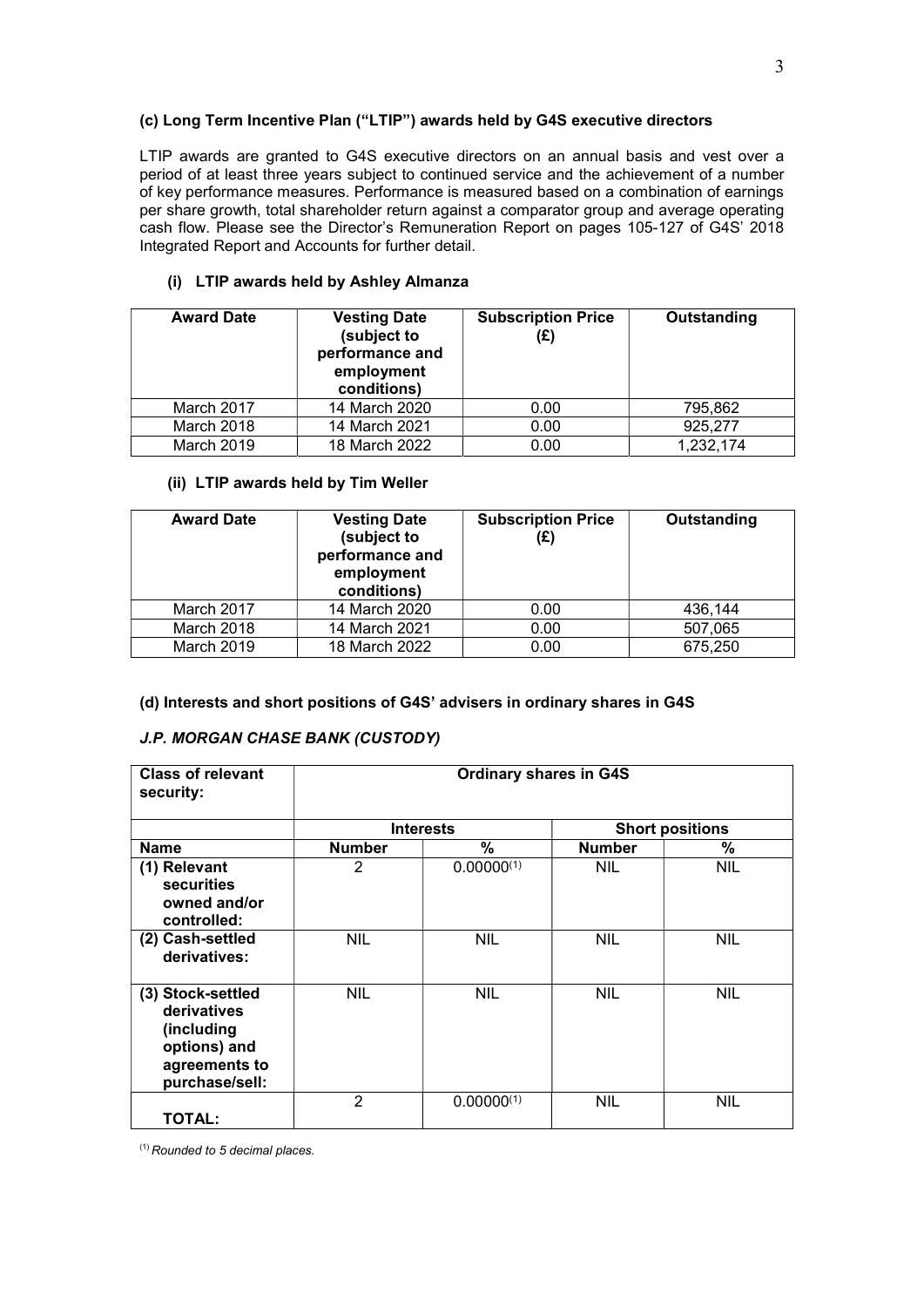### CITIBANK NA

| <b>Class of relevant</b><br>security:                                                              | <b>Ordinary shares in G4S</b> |                 |                        |            |
|----------------------------------------------------------------------------------------------------|-------------------------------|-----------------|------------------------|------------|
|                                                                                                    | <b>Interests</b>              |                 | <b>Short positions</b> |            |
| <b>Name</b>                                                                                        | <b>Number</b>                 | %               | <b>Number</b>          | %          |
| (1) Relevant<br><b>securities</b><br>owned and/or<br>controlled:                                   | $645^{(1)}$                   | $0.00004^{(2)}$ | <b>NIL</b>             | <b>NIL</b> |
| (2) Cash-settled<br>derivatives:                                                                   | <b>NIL</b>                    | <b>NIL</b>      | <b>NIL</b>             | <b>NIL</b> |
| (3) Stock-settled<br>derivatives<br>(including)<br>options) and<br>agreements to<br>purchase/sell: | <b>NIL</b>                    | <b>NIL</b>      | <b>NIL</b>             | NIL        |
| <b>TOTAL:</b>                                                                                      | $645^{(1)}$                   | $0.00004^{(2)}$ | <b>NIL</b>             | NIL        |

 $(1)$  Held in the form of 129 depositary receipts. One depositary receipt is equivalent to five ordinary shares in G4S.  $(2)$  Rounded to 5 decimal places.

|  |  | <b>CITIGROUP GLOBAL MARKETS INC.</b> |
|--|--|--------------------------------------|
|--|--|--------------------------------------|

| <b>Class of relevant</b><br>security:                                                             | <b>Ordinary shares in G4S</b> |                  |               |                        |
|---------------------------------------------------------------------------------------------------|-------------------------------|------------------|---------------|------------------------|
|                                                                                                   |                               | <b>Interests</b> |               | <b>Short positions</b> |
| <b>Name</b>                                                                                       | <b>Number</b>                 | $\%$             | <b>Number</b> | %                      |
| (1) Relevant<br>securities<br>owned and/or<br>controlled:                                         | $20,030^{(1)}$                | $0.00129^{(2)}$  | <b>NIL</b>    | NIL                    |
| (2) Cash-settled<br>derivatives:                                                                  | <b>NIL</b>                    | <b>NIL</b>       | <b>NIL</b>    | <b>NIL</b>             |
| (3) Stock-settled<br>derivatives<br>(including<br>options) and<br>agreements to<br>purchase/sell: | NIL                           | <b>NIL</b>       | <b>NIL</b>    | <b>NIL</b>             |
| TOTAL:                                                                                            | $20,030^{(1)}$                | $0.00129^{(2)}$  | <b>NIL</b>    | <b>NIL</b>             |

 $(1)$  Held in the form of 4006 depositary receipts. One depositary receipt is equivalent to five ordinary shares in G4S. (2) Rounded to 5 decimal places.

Details of any open stock-settled derivative positions (including traded options), or agreements to purchase or sell relevant securities, should be given on a Supplemental Form 8 (Open Positions).

Details of any securities borrowing and lending positions or financial collateral arrangements should be disclosed on a Supplemental Form 8 (SBL).